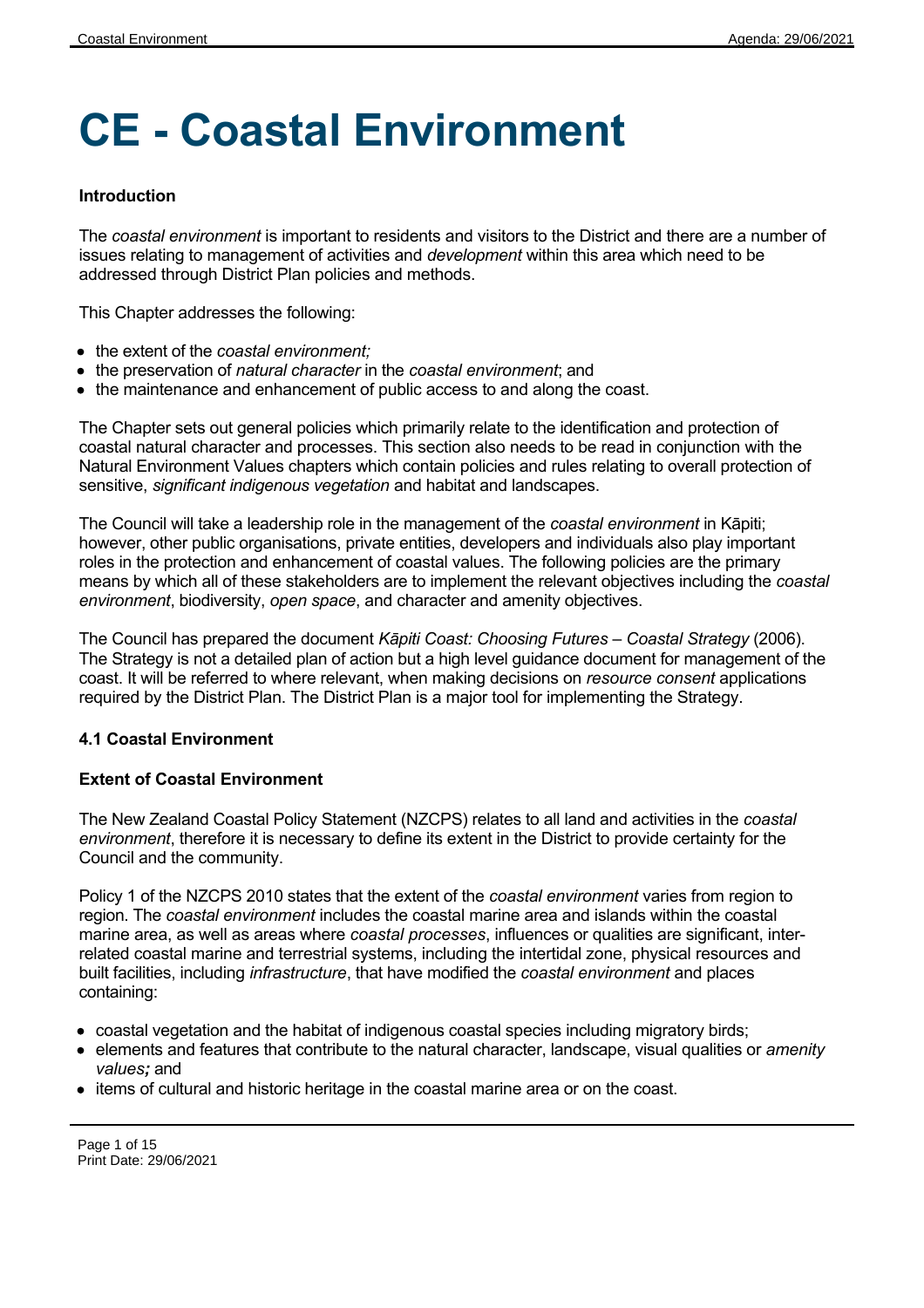Policy 4 of the Wellington Regional Policy Statement (WRPS) requires that District Plans identify the landward extent of the *coastal environment* using criteria set out in Policy 4. In order to define the extent of the *coastal environment* the Council commissioned the Isthmus Group to undertake a landscape and ecological study which identified land subject to *coastal processes* and coastal landscapes consistent with the criteria in Policy 4 of the WRPS. The area where the *coastal environment* is dominant is shown on the District Plan maps.

#### **Natural Character of the Coastal Environment**

The preservation of natural character in the *coastal environment* and its protection from inappropriate *subdivision*, use and development is a matter of national importance (section 6(a) of the Resource Management Act 1991 (*RMA*)). Policy 13 of the NZCPS provides guidance on the preservation of *natural character* in the *coastal environment*, and its protection from inappropriate *subdivision*, use and *development*. Policy 14 of the NZCPS promotes the restoration or rehabilitation of *natural character* of the *coastal environment* including identifying areas for restoration, providing policies and methods in the District Plan and through imposing *conditions* on *resource consents* and *designations*.

These policies have been given effect to by identifying and mapping areas of outstanding *natural character* and areas of high *natural character* in the *coastal environment* which are shown on the Natural Environment Maps, to enable protection from inappropriate *subdivision*, use and *development* and promotion of restoration to occur as part of future *development* of these areas.

#### **Public Access**

The maintenance and enhancement of public access to and along the coastal marine area is a matter of national importance in the *RMA*. Policy 19 of the NZCPS requires that councils recognise the public expectation of and need for walking access to and along the coast and that councils avoid, remedy or mitigate any loss of public walking access as a result of *subdivision*, use or *development* and identify opportunities to enhance or restore public walking access.

This policy is given effect to by providing for access to the coast as part of *subdivision* of land adjacent to the coastal marine area or coastal esplanade reserves, including taking esplanade reserves where none currently exist. Rules include providing esplanade reserves and requiring public accessways as part of *subdivision* and including coastal access routes/ways on District Plan Maps.

#### **Land Uses**

Policy 6 of the NZCPS recognises that the provision of *infrastructure*, the supply and transport of energy including the generation and transmission of electricity, and the extraction of minerals, are activities important to the social, economic and cultural well-being of people and communities.

Policy 6 also encourages consolidation of existing coastal settlements and urban areas, within the *coastal environment*. This policy is given effect to in the *Residential Zones* and *Infrastructure* Chapters of this District Plan. Coastal *yards* apply to Te Horo, Peka Peka and Waikanae Beaches, not only for the amenity of the *Residential Zones* but also to assist in retaining the natural character and amenity of the *beach* (see GRZ-R6).

#### **Management Approach**

As noted above, the extent of the area where the *coastal environment* is dominant has been mapped in the District Plan Natural Features maps. From a development management perspective, the presence of this *coastal environment* area, gives additional weight to consideration of *effects* and the need to ensure adverse *effects* are avoided, remedied or mitigated.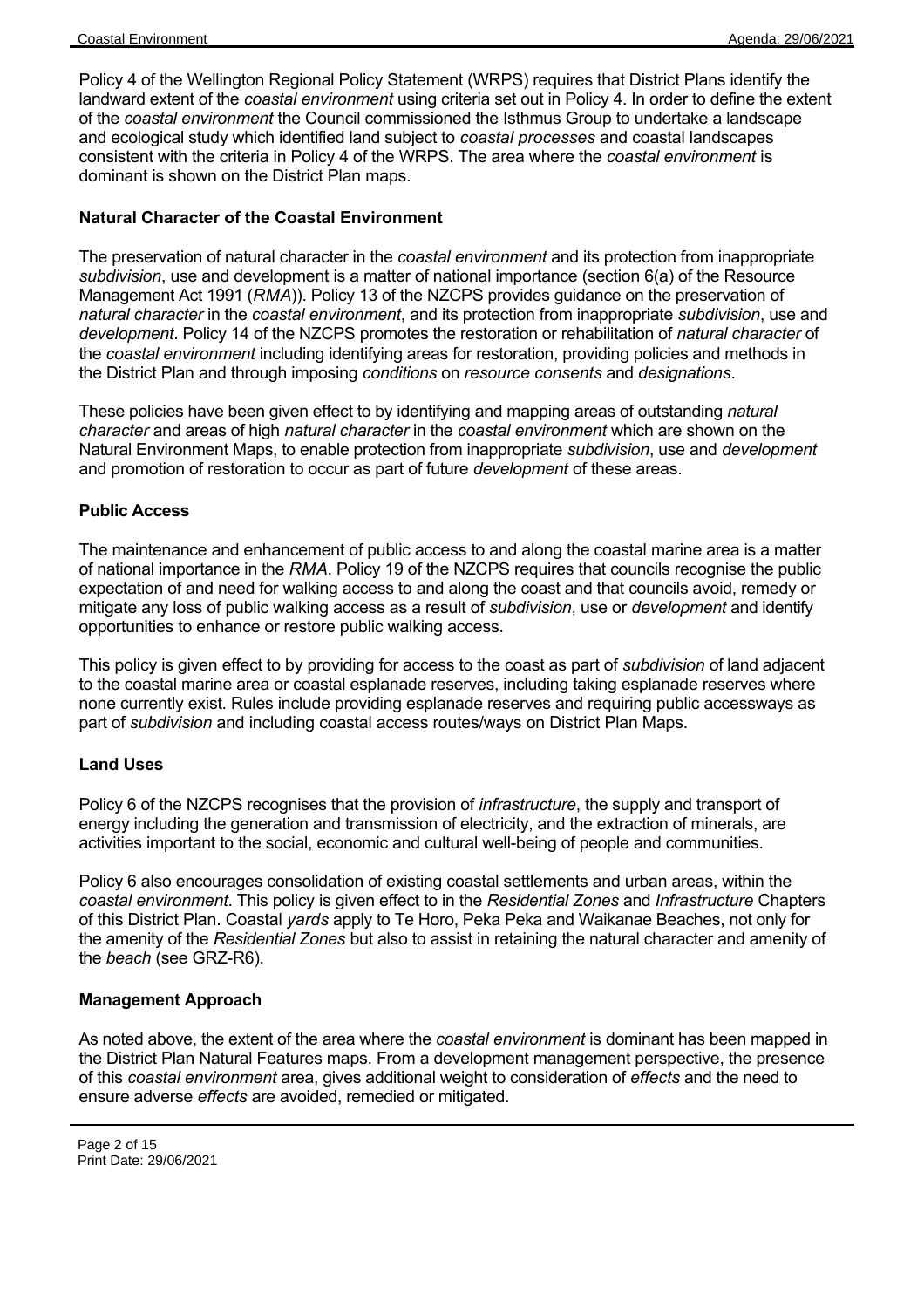There are particular features which sit within this *coastal environment* which have also been mapped. These include:

- areas of outstanding *natural character and* areas of high *natural character*;
- *geological features*;
- *ecological sites*; and
- *outstanding natural features and landscapes* or *special amenity landscapes.*

The Natural Environment Values chapters includes general policies relating to the management of these features. The Coastal Environment Chapter contains additional policies and rules which relate to managing particular aspects which relate to *coastal processes* and features, such as dunes. Some of these features are relevant to rules found in other Chapters. For example, within the Rural Zones certain rules require *buildings* to not be visible from *the beach.* 

# **Strategic Context**

The primary Objectives that this chapter implements are:

- DO-O1 Tāngata Whenua;
- DO-O2 Ecology and Biodiversity;
- DO-O3 Development Management;
- DO-O4 Coastal Environment;
- DO-O7 Historic Heritage:
- DO-O9 Landscapes, Features and Landforms;
- DO-O11 Character and Amenity Values; and
- DO-O17 Open Spaces / Active Communities.

#### **DO-O1** Tāngata Whenua

To work in partnership with the *tangata whenua* of the District in order to maintain *kaitiakitanga* of the District's resources and ensure that decisions affecting the natural *environment* in the District are made in accordance with the principles of Te Tiriti o Waitangi (Treaty of Waitangi).

#### **DO-O2** Ecology and Biodiversity

To improve indigenous biological diversity and ecological resilience through:

- 1. protecting areas of *significant indigenous vegetation* and *significant habitats of indigenous fauna*;
- 2. encouraging restoration of the ecological integrity of indigenous ecosystems;
- 3. enhancing the health of terrestrial and aquatic ecosystems; and
- 4. enhancing the *mauri* of *waterbodies*.

#### **DO-O3** Development Management

To maintain a consolidated urban form within existing urban areas and a limited number of identified growth areas which can be efficiently serviced and integrated with existing townships, delivering:

- 1. urban areas which maximise the efficient end use of energy and integration with infrastructure;
- 2. a variety of living and working areas in a manner which reinforces the function and vitality of centres;
- 3. resilient communities where development does not result in an increase in risk to life or severity of damage to property from natural hazard events;
- 4. higher residential densities in locations that are close to centres and public open spaces, with good access to public transport;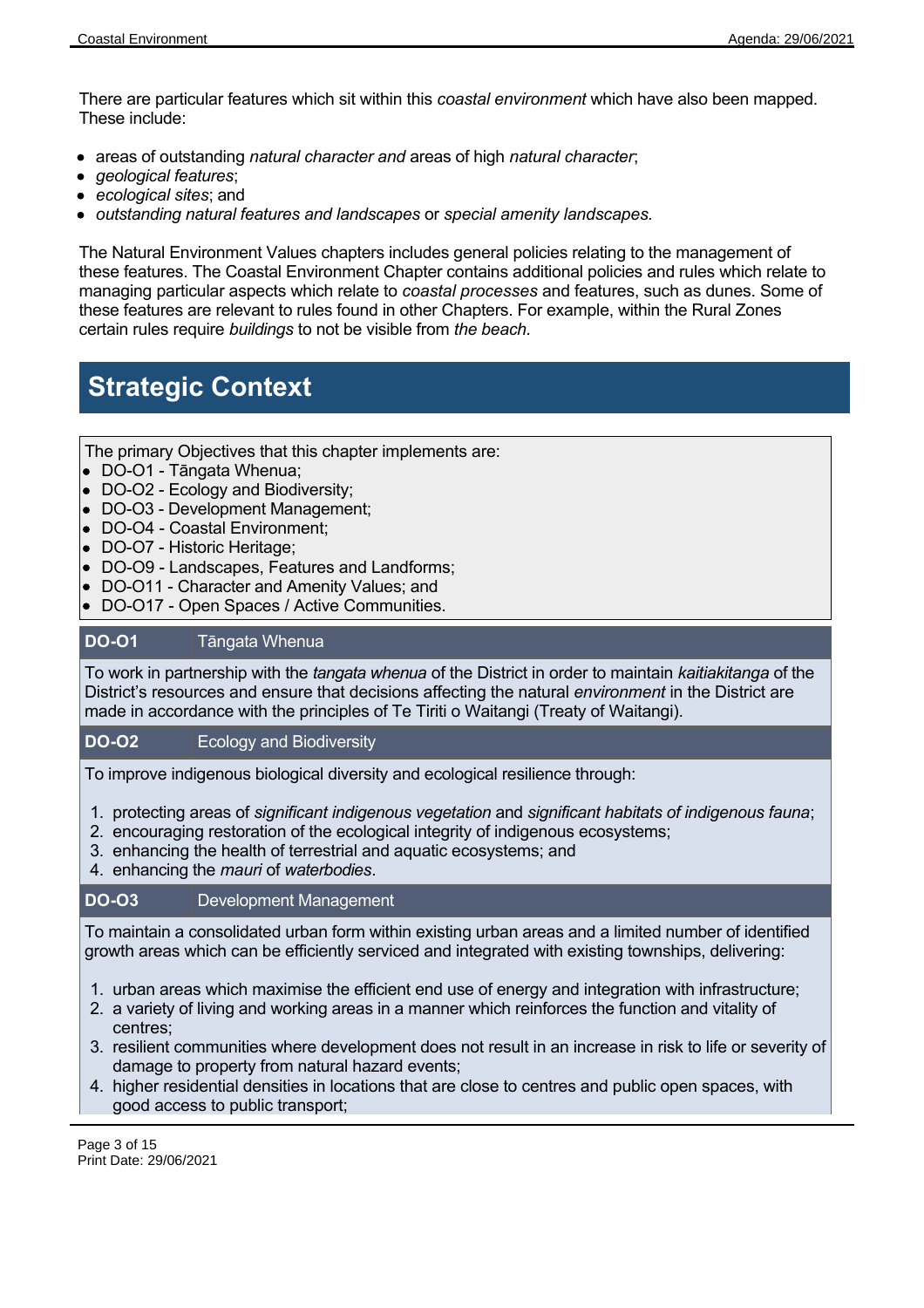- 5. management of development in areas of special character or amenity so as to maintain, and where practicable, enhance those special values;
- 6. sustainable natural processes including freshwater systems, areas characterised by the productive potential of the land, ecological integrity, identified landscapes and features, and other places of significant natural amenity;
- 7. an adequate supply of housing and areas for business/employment to meet the needs of the District's anticipated population which is provided at a rate and in a manner that can be sustained within the finite carrying capacity of the District; and
- 8. management of the location and effects of potentially incompatible land uses including any interface between such uses.

#### **DO-O4** Coastal Environment

To have a coastal environment where:

- 1. areas of outstanding natural character and high natural character, outstanding natural features and landscapes, areas of significant indigenous vegetation and significant habitats of indigenous fauna are identified and protected;
- 2. areas of outstanding natural character and high natural character are restored where degraded;
- 3. the effects of inappropriate subdivision, use and development are avoided, remedied, or mitigated;
- 4. public access to and along the coast to facilitate active and passive recreational use is maintained and enhanced while managing inappropriate vehicle access; and
- 5. Inappropriate development does not result in further loss of coastal dunes in the area mapped as the coastal environment.

#### **DO-O7** Historic Heritage

To protect *historic heritage* in the District for the social, cultural and economic wellbeing of the Kapiti Coast community and future generations, including:

- 1. supporting the contribution of *historic heritage features* and their values to the identity, character and amenity of places and landscapes;
- 2. recognising and protecting *tangata whenua historic heritage*, including *waahi tapu and other places and areas significant to Maori;* and
- 3. providing for appropriate use and *development* of natural and physical resources with *historic heritage* values, while ensuring any adverse environmental *effects* are avoided, remedied or mitigated.

#### **DO-O9** Landscapes, Features and Landforms

To protect the District's identified *outstanding natural features and landscapes* from inappropriate *subdivision*, use and *development*; and

- 1. maintain or enhance the landscape values of *special amenity landscapes* and identified significant landforms; and
- 2. avoid, remedy or mitigate adverse *effects* of *earthworks* on natural features and landforms.

# **DO-O11** Character and Amenity Values

To maintain and enhance the unique character and amenity values of the District's distinct communities so that residents and visitors enjoy:

- 1. relaxed, unique and distinct village identities and predominantly low-density residential areas characterised by the presence of mature vegetation, a variety of built forms, the retention of landforms and unique community identities;
- 2. vibrant, lively *town centres* supported by higher density residential and mixed use areas;
- 3. neighbourhood *centres*, village communities and employment areas characterised by high levels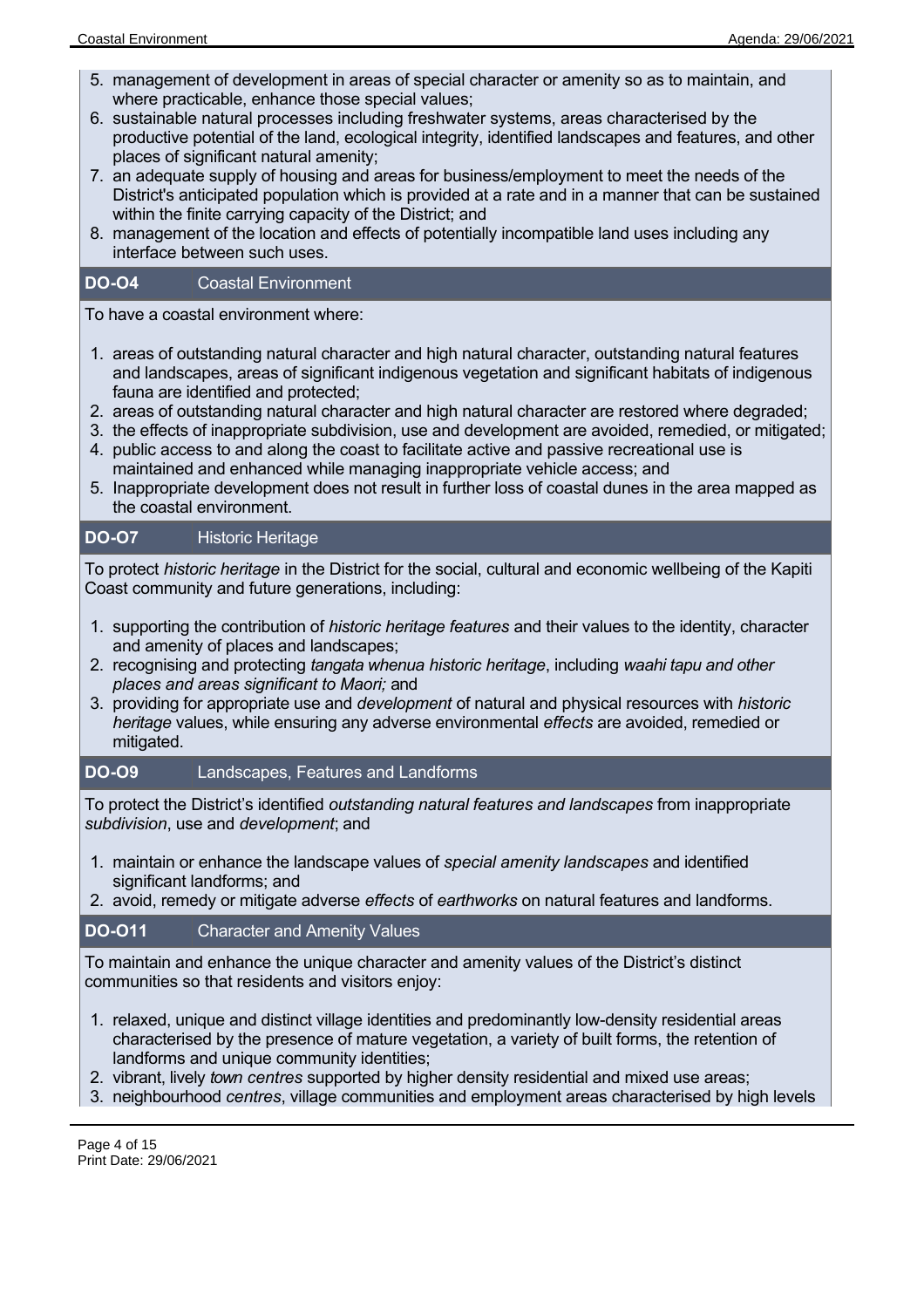of amenity, accessibility and convenience;

- 4. productive rural areas, characterised by openness, natural landforms, areas and corridors of *indigenous vegetation*, and *primary production activities*; and
- 5. well managed interfaces between different types of land use areas (e.g. between living, working and rural areas and between potentially conflicting land uses, so as to minimise adverse *effect*s.

**DO-O17** Open Spaces / Active Communities

To have a rich and diverse network of *open space* areas that:

- 1. is developed, used and maintained in a manner that does not give rise to significant adverse *effect*s on the natural and physical *environment*;
- 2. protects the District's cultural, ecological and *amenity values*, while allowing for the enhancement of the quality of *open space* areas;
- 3. supports the identity, health, cohesion and resilience of the District's communities; and
- 4. ensures that the present and future recreational and *open space* needs of the District are met.

The rules in this chapter apply to all land and activities in all *zones* unless otherwise specified. Provisions in other chapters of the Plan may also be relevant.

| <b>Policies</b>                                                                                                                                                                                                                                                                                                                                                                                                                                                                                                           |                                                                                                                                                                                                           |  |
|---------------------------------------------------------------------------------------------------------------------------------------------------------------------------------------------------------------------------------------------------------------------------------------------------------------------------------------------------------------------------------------------------------------------------------------------------------------------------------------------------------------------------|-----------------------------------------------------------------------------------------------------------------------------------------------------------------------------------------------------------|--|
| CE-P1                                                                                                                                                                                                                                                                                                                                                                                                                                                                                                                     | <b>Coastal Environment Characteristics</b>                                                                                                                                                                |  |
| Recognise the extent and characteristics of the coastal environment including:                                                                                                                                                                                                                                                                                                                                                                                                                                            |                                                                                                                                                                                                           |  |
| 1. areas or landforms dominated by coastal vegetation or habitat of indigenous coastal species;<br>2. landform affected by active coastal processes, excluding tsunami;<br>3. elements or features, including coastal escarpments, that contribute to the natural character,<br>landscape, visual quality or amenity value of the coast; and<br>4. sites, structures, places or areas of historic heritage value adjacent to, or connected with, the<br>coast, which derive their heritage value from a coastal location. |                                                                                                                                                                                                           |  |
| CE-P2                                                                                                                                                                                                                                                                                                                                                                                                                                                                                                                     | <b>Identify Natural Character</b>                                                                                                                                                                         |  |
| Natural character in the coastal environment is identified and mapped in the District Plan using the<br>following criteria:                                                                                                                                                                                                                                                                                                                                                                                               |                                                                                                                                                                                                           |  |
| 1. For areas of outstanding natural character and areas of high natural character:                                                                                                                                                                                                                                                                                                                                                                                                                                        |                                                                                                                                                                                                           |  |
| a. natural elements, systems, processes and patterns, which are relatively unmodified;<br>b. the presence of water (lakes, rivers, sea), geological and geomorphological features;<br>c. natural landforms and landscapes which are legible and uncluttered by structures or 'obvious'<br>human influence including the natural darkness of the night sky;<br>d. places dominated by natural patterns such as the natural movement of water and sediment;<br>and                                                          |                                                                                                                                                                                                           |  |
|                                                                                                                                                                                                                                                                                                                                                                                                                                                                                                                           | e. places or areas that are wild or scenic including the presence of vegetation (especially native<br>vegetation) and other ecological patterns; and                                                      |  |
| 2. In addition to the features listed above in 1, areas of outstanding <i>natural character</i> will have the<br>following characteristics:                                                                                                                                                                                                                                                                                                                                                                               |                                                                                                                                                                                                           |  |
|                                                                                                                                                                                                                                                                                                                                                                                                                                                                                                                           | a. they are exceptional, pre-eminent and clearly superior to areas of high <i>natural character</i> ; and<br>b. they have a combination of elements, patterns and processes that are exceptional in their |  |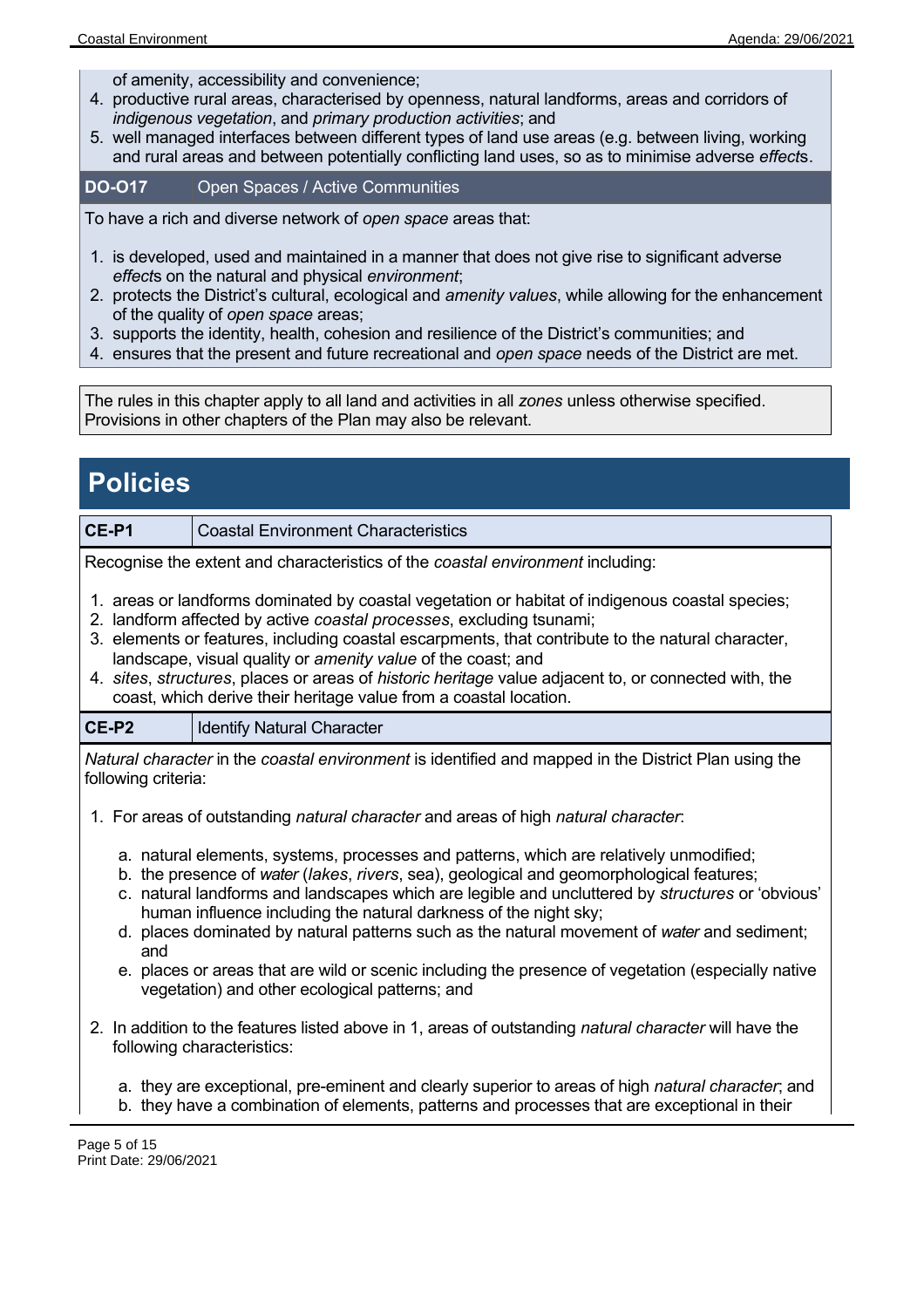intactness, integrity and lack of built structures and other modifications compared to areas of high *natural character*.

| <b>Explanation</b><br>This policy is to give effect to the NZCPS 2010 and the WRPS.                                                                                                                                                                                                                                                                                                                                                                                                                                                                                                                                                                                                                                                                                                                                     |  |  |  |
|-------------------------------------------------------------------------------------------------------------------------------------------------------------------------------------------------------------------------------------------------------------------------------------------------------------------------------------------------------------------------------------------------------------------------------------------------------------------------------------------------------------------------------------------------------------------------------------------------------------------------------------------------------------------------------------------------------------------------------------------------------------------------------------------------------------------------|--|--|--|
| CE-P3<br><b>Preservation of Natural Character</b>                                                                                                                                                                                                                                                                                                                                                                                                                                                                                                                                                                                                                                                                                                                                                                       |  |  |  |
| Preserve natural character in the coastal environment, and protect it from inappropriate subdivision,<br>use and <i>development</i> , including by:                                                                                                                                                                                                                                                                                                                                                                                                                                                                                                                                                                                                                                                                     |  |  |  |
| 1. avoiding adverse effects of activities on natural character in areas of outstanding natural<br>character;<br>2. avoiding significant adverse effects, and avoiding, remedying or mitigating other adverse effects of<br>activities on natural character in all other areas of the coastal environment;<br>3. reinstating dunes which function as natural buffers where practicable;<br>4. providing managed public access ways to the beach and foreshore and limiting damage to dunes<br>from unmanaged access;<br>5. regulating encroachment of permanent structures and private uses onto the beach or public land;<br>6. removing existing unnecessary structures and associated waste materials from the beach; and<br>7. retaining a natural beach and foreshore including a dry sand beach where practicable. |  |  |  |
| <b>Explanation</b><br>This policy is to give effect to the NZCPS 2010 and the WRPS.                                                                                                                                                                                                                                                                                                                                                                                                                                                                                                                                                                                                                                                                                                                                     |  |  |  |
| CE-P4<br><b>Restore Natural Character</b>                                                                                                                                                                                                                                                                                                                                                                                                                                                                                                                                                                                                                                                                                                                                                                               |  |  |  |
| Promote restoration of the natural character of the coastal environment where practicable, by:                                                                                                                                                                                                                                                                                                                                                                                                                                                                                                                                                                                                                                                                                                                          |  |  |  |
| 1. creating or enhancing indigenous habitats and ecosystems, using local genetic stock;<br>2. encouraging natural regeneration of indigenous species, while effectively managing weed and<br>animal pests;<br>3. rehabilitating dunes and other natural coastal features or processes, including saline wetlands and<br>intertidal saltmarshes;<br>4. restoring and protecting riparian and intertidal margins;<br>5. removing redundant coastal structures and materials that do not have heritage or amenity values;<br>or<br>6. redesign of structures that interfere with ecosystem processes.                                                                                                                                                                                                                      |  |  |  |
| <b>Explanation</b><br>This policy gives effect to the NZCPS.                                                                                                                                                                                                                                                                                                                                                                                                                                                                                                                                                                                                                                                                                                                                                            |  |  |  |
| CE-P5<br><b>Amenity and Public Access</b>                                                                                                                                                                                                                                                                                                                                                                                                                                                                                                                                                                                                                                                                                                                                                                               |  |  |  |
| Maintain and enhance <i>amenity values</i> in the coastal environment, such as open space and scenic<br>values, and provide opportunities for recreation and the enjoyment of the coast, including the<br>enjoyment of a high tide dry beach by the public. Public access to and along the coast will be<br>maintained and enhanced while minimising any significant adverse effects on the public's use and<br>enjoyment of the coast.                                                                                                                                                                                                                                                                                                                                                                                 |  |  |  |
| CE-P6<br><b>Natural Coastal Processes</b>                                                                                                                                                                                                                                                                                                                                                                                                                                                                                                                                                                                                                                                                                                                                                                               |  |  |  |
| Natural shoreline movement will be accommodated where practicable and the resilience of coastal<br>communities will be increased by using best practice coastal management options, including:<br>1. dune management;<br>2. inlet management; and<br>3. engineering measures.                                                                                                                                                                                                                                                                                                                                                                                                                                                                                                                                           |  |  |  |

Page 6 of 15 Print Date: 29/06/2021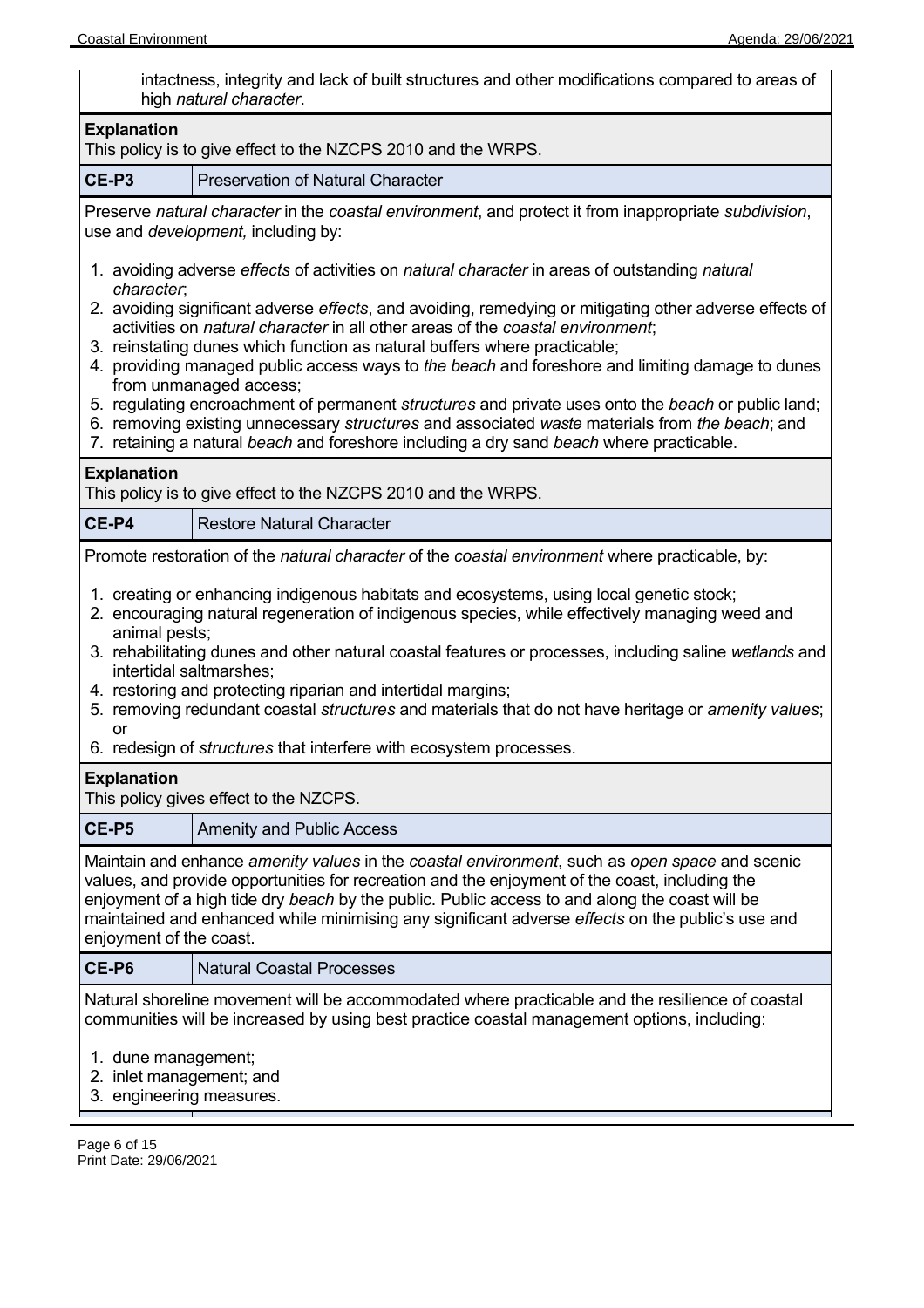| CE-P7<br>Natural Dunes |  |
|------------------------|--|
|------------------------|--|

Natural dune systems will be protected and enhanced (including through restoration) and natural dune function will be enabled where practicable.

# **Rules CE-R1** Public access and amenity *structures* in areas of outstanding natural character or areas of high *natural character* located within the Rural, Natural Open Space or Open Space *zones*. **Permitted Activity Standards** 1. Permitted public access and amenity *structures* must be one of the following: a. rubbish bin with capacity of 100L or less; b. public seating not exceeding 2000mm in length, 600mm in width and 900mm in *height* above *original ground level*; c. bollards with a *height* of 900mm or less above *original ground level*; d. fencing of less than 1.5m of *height* above *original ground level; and* e. gates of less than 1.5m in *height* above *original ground level*. 2. *Earthworks* for the installation or construction of *structures* 1a) to e) above, must not exceed more than 2m² of disturbance. **CE-R2** *Buildings* or *earthworks* in areas of outstanding *natural character* or areas of high *natural character* located within the Rural, Natural Open Space or Open Space *zones* which are not a *permitted activity* in CE-R1, or *earthworks* associated with activities permitted under NH-FLOOD-R4, NH-FLOOD-R6 and NH-FLOOD-R7. The following are excluded from this rule: 1. *Minor Buildings;* 2. *Earthworks* associated with *extractive industries* (see EW-EXT); 3. *Earthworks* associated with the removal or replacement of underground fuel storage tanks; and 4. "earthworks" as defined in and regulated by the *NESPF*. **Discretionary Activity**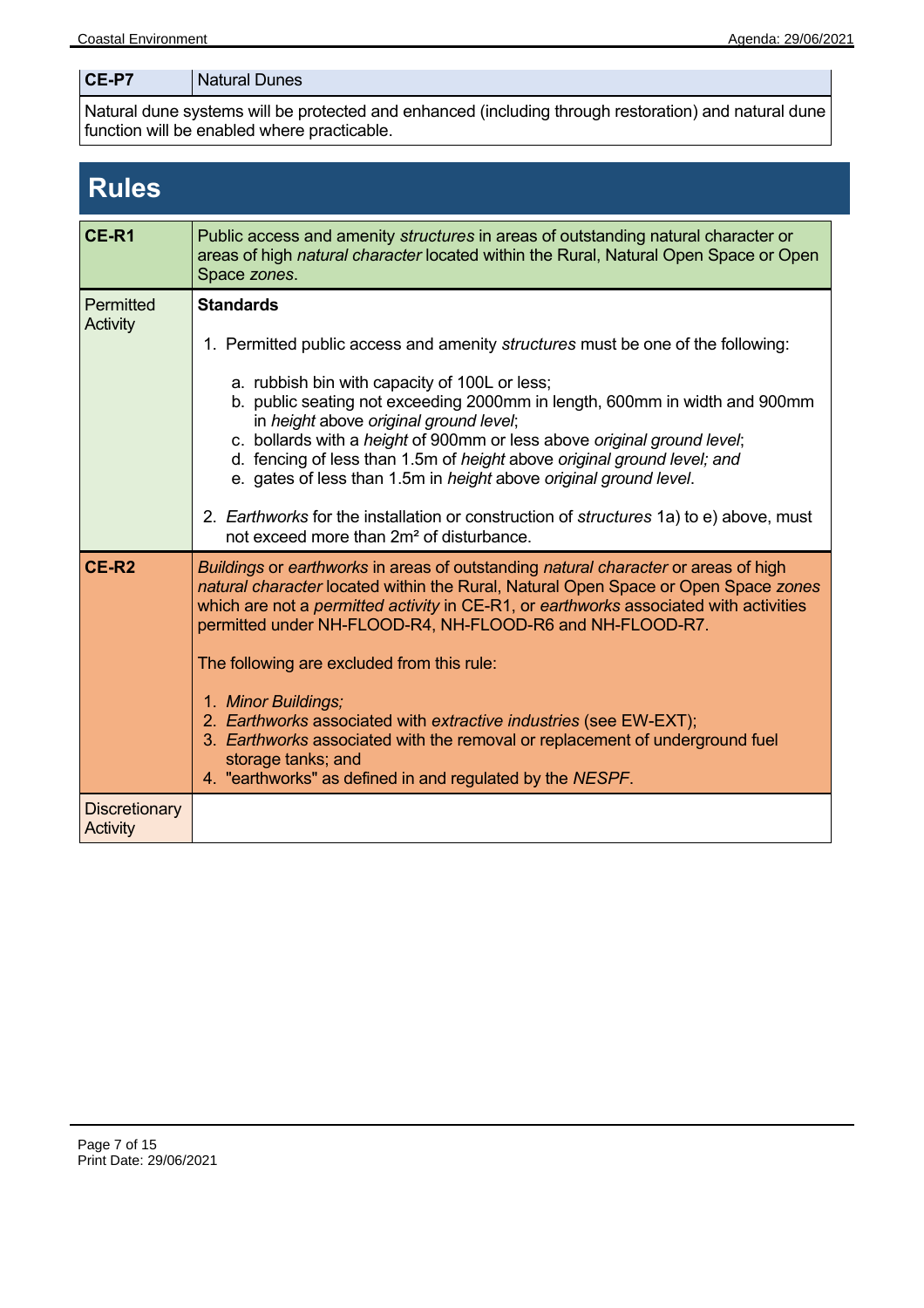

**CE-Figure 1 - Areas of** *high natural character***, areas of outstanding** *natural character* **and the**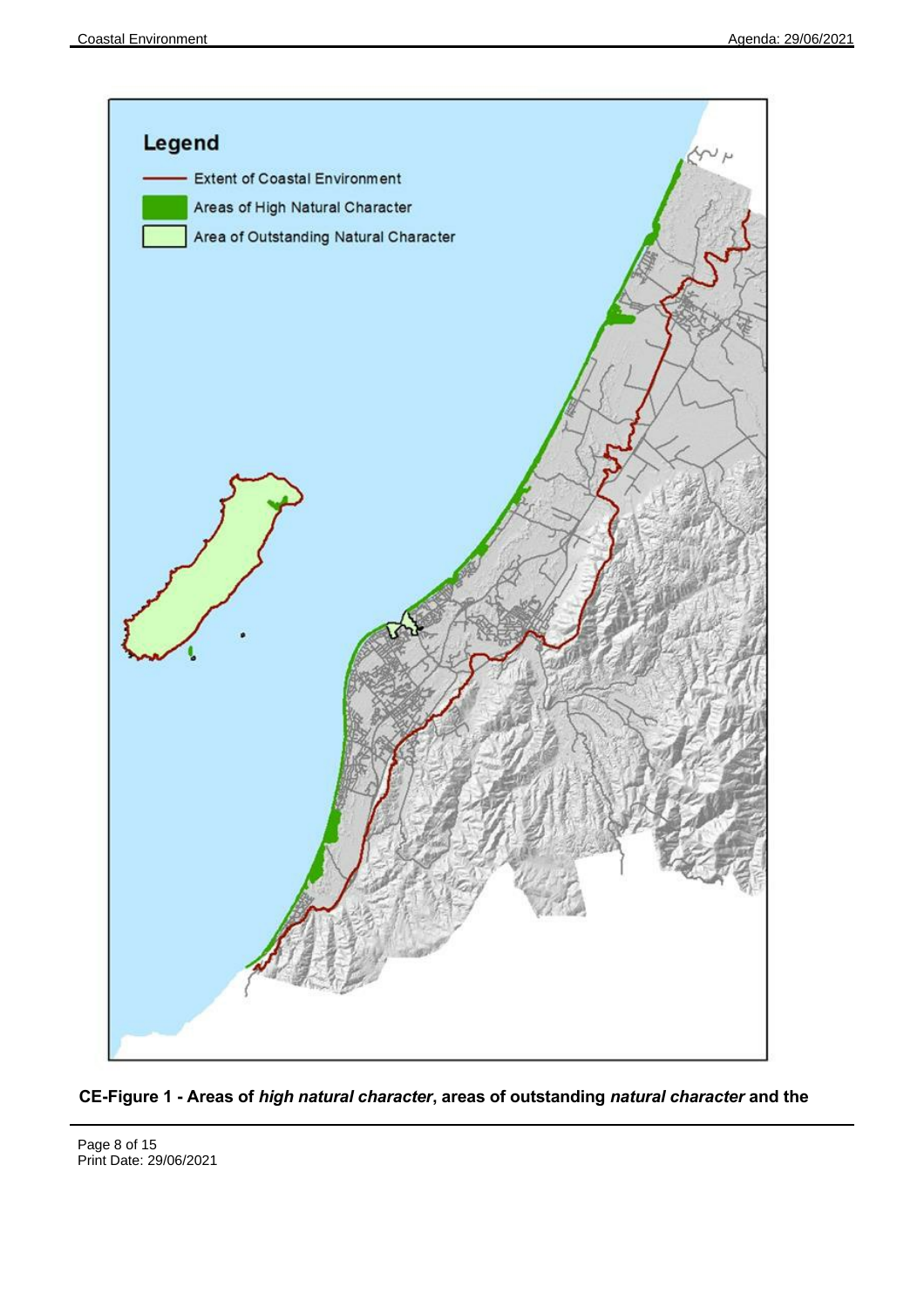# **extent of the coastal environment**

# **District Plan 1999 Provisions**

As a result of the withdrawal of coastal hazard provisions from the Proposed District Plan in 2014 and 2017, there are specific coastal hazard-related provisions in the District Plan 1999 that remain operative and in force until they are replaced through a Schedule 1 of the Resource Management Act 1991 process. These provisions are provided below.

No definitions listed in Part 1 of this Plan apply to the provisions in this section. Only the relevant definitions from the District Plan 1999, which are listed below, apply to the provisions in this section.

# **C.9 - Coastal Environment**

#### **C.9.1**

#### **Policy 2**

Discourage the development of buildings and other significant assets in areas which may be prone to Coastal erosion or the effects of sea level rise, unless the structures:

- have a significant community benefit and need to be located in the coastal environment; and
- do not adversely effect the natural character of the coastal environment; and
- are relocatable

#### **Policy 3**

In respect of residential buildings, control the location of buildings within areas subject to coastal erosion

#### **Policy 4**

Discourage coastal protection works on the Coastal Marine Area interface where they are not already present and encourage management options such as managed retreat and coastal renourishment rather than hard engineering works when protection works are sought.

# **C.15 - Natural Hazards**

#### **C.15.1**

#### **Objective 1.0**

To manage activities and development within natural hazard prone areas so as to avoid or mitigate the adverse effects of natural hazards.

# **Policy 4**

Ensure there are flood and erosion free building sites within newly created allotments.

#### **Policy 7**

Avoid and/or mitigate the potential adverse effects of flooding and erosion from major rivers and the sea on:

- human life, health and safety
- private or community property,
- flood mitigation works, and
- other natural and physical resources

#### when planning for and making decisions on new subdivision, use and development within river

Page 9 of 15 Print Date: 29/06/2021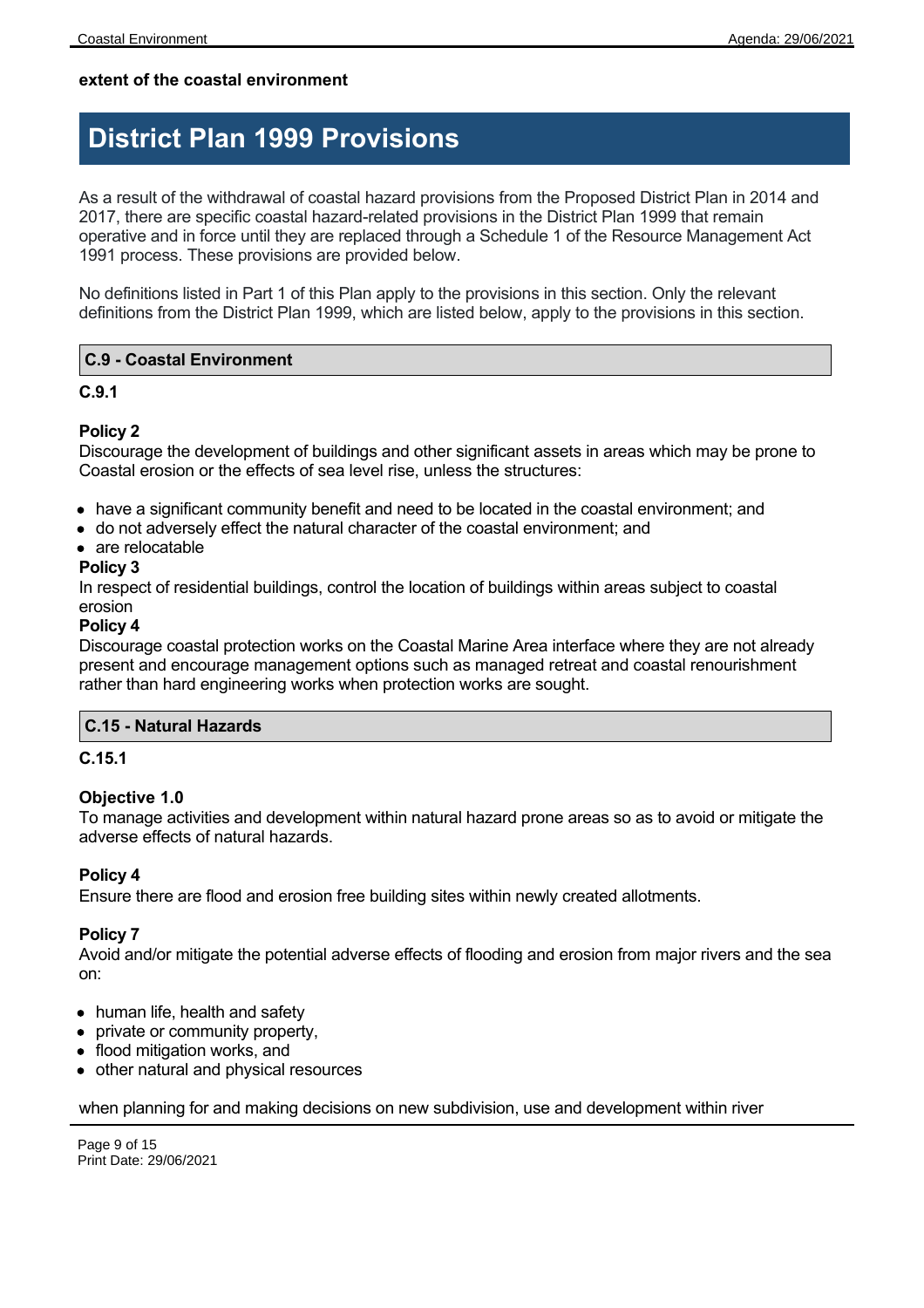corridors and adjacent to the sea.

#### **Policy 8**

Recognise the ability of natural features (such as sand dunes and river berms) to buffer development from natural hazards through performance standards including minimum setbacks for new and relocatable buildings.

#### **D.1 - Residential Zone Rules and Standards**

#### **D.1.1 Residential Zone Rules**

#### **D.1.1.1 Permitted Activities**

The following are Permitted Activities:

#### **(xviii)**

All other activities, excluding retailing, which are not listed as CONTROLLED, DISCRETIONARY, NON-COMPLYING or PROHIBITED and which comply with all the permitted activity standards.

#### **D.1.1.3 Discretionary Activities**

The following are Discretionary Activities:

#### **(B)(i)**

All activities which are not listed as NON-COMPLYING or PROHIBITED and all other activities which do not comply with one or more of the permitted activity or controlled activity standards.

#### **D.1.2.1 Permitted Activity Standards**

#### **Yards**

The minimum yard requirements for any site shall be:

#### **(iii) Coastal Building Line Restriction**

Paraparaumu, Raumati, Paekākāriki - 20 metres as shown on Districtwide and Urban Plan Features Maps 8, 11, 14 and 16.

#### **(iv) Relocatable Buildings:**

Buildings within the relocatable area, as defined in Part Q of this Plan and shown on Districtwide and Urban Plan Features Maps 11, 14, 16 and 19, between 20 metres and 50 metres, shall be relocatable. Section 36 of the Building Act 2004 may be implemented for new and relocated buildings in areas subject to coastal erosion or flooding to indemnify Council against possible damages.

#### **Part Q - Definitions**

**Allotment** shall have the same meaning as in the Resource Management Act 1991.

**Boundary** means the perimeter of an area of land capable of being disposed of separately, including a legal or cross lease boundary.

**Building** includes any dwelling (see definition for dwelling), structure or part of a structure, whether temporary or permanent, movable or immovable, but does not include:

- Fences of 2 metres or less in height, and tennis court fences of any height, where the fence is not used for advertising or for any purpose other than a fence or a wall.
- A fence for the containment of stock.
- Retaining walls that are 1.5m or less in height

Page 10 of 15 Print Date: 29/06/2021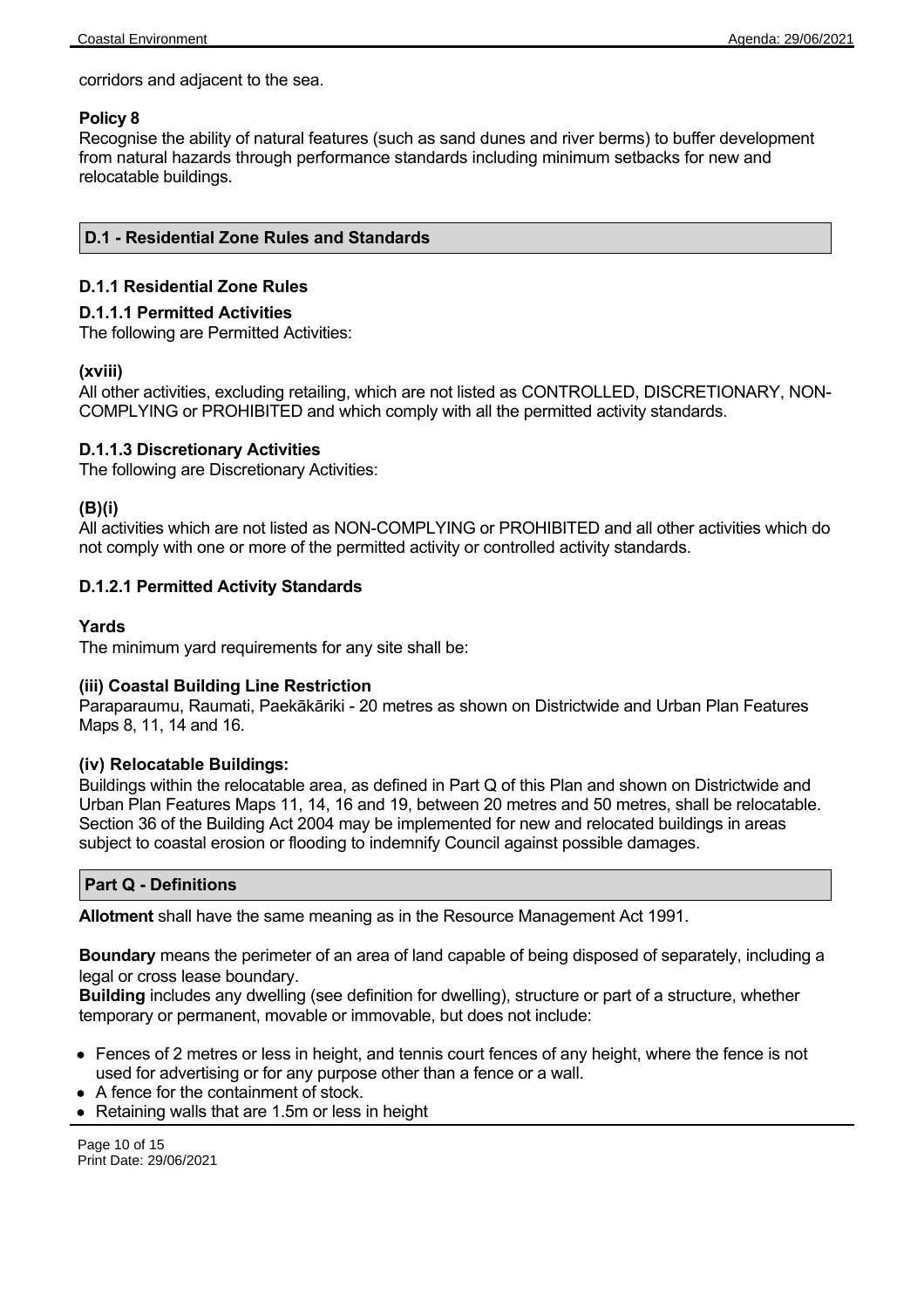- Residential chimneys and television aerials associated with a dwelling house.
- Detached structures (including temporary structures) less than 2.4 metres in height and less than 8m2 in floor area where they are located at least 1 metre from any adjoining property boundary. Water tanks are classed as detached structures
- Patios and decks (including their handrails) with a finished floor level of less than 1 metre in height and at least 1 metre from any adjoining property boundary.
- Any vehicle, trailer, tent, caravan or boat, whether fixed or movable which is not occupied.
- Sealed surfaces.
- Domestic swimming pools less than 1 metre above existing ground level.
- Fire hose drying towers with a maximum height of 15m on New Zealand Fire Service property.

**Development** means the construction or alteration of buildings; the erection of structures; excavation of land; any land disturbance or land filling or reclamation of land or the construction of earth retaining structures; and any construction of artificial surfaces or platforms.

**Dwelling** means a building, part of a building, or residence whether temporary or permanent, including a mobile home (e.g. caravan, motor home, house truck and camper) that is capable of, or is, being used as one household unit for the purposes of residential activities, and which includes kitchen and bathroom facilities. Note: For further clarification refer to the definitions of household unit and residential activity.

**Existing** - in relation to buildings and uses means lawfully in existence:

- Before the rule became operative or the Plan was notified.
- The effects of the use are the same or similar in character, intensity and scale to those which existed before the rule became operative or the Plan was notified,

or

- The use was lawfully established by way of a designation, and
- The effects of the use are the same or similar in character, intensity and scale to those that existed before the designation was removed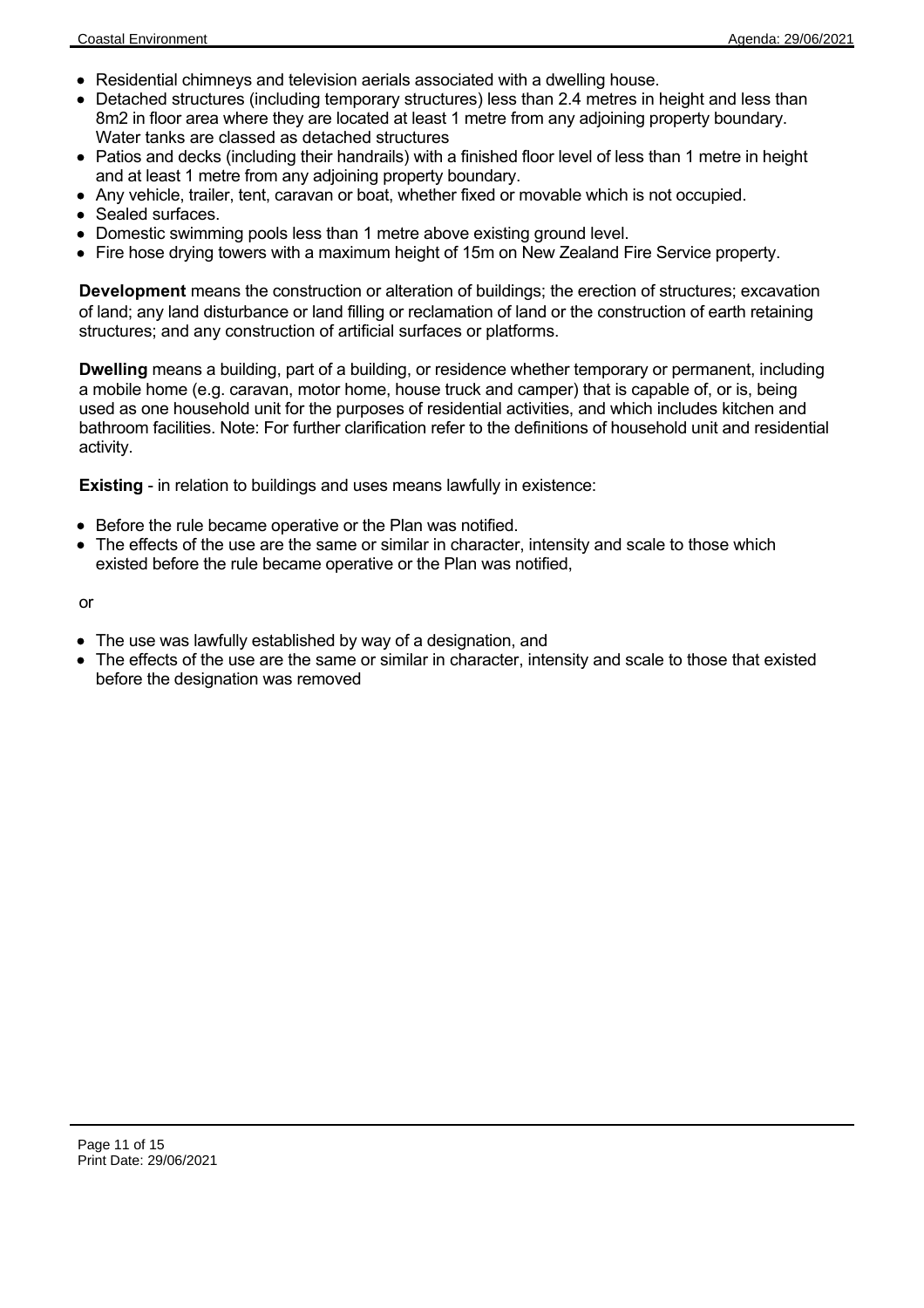**Height** in relation to any building means the vertical distance between the highest point of the building and the ground level immediately below that point.

The ground level for this purpose shall be the level prior to any excavation of a building platform or earthworks, except that where earthworks have been completed and approved as part of a prior landuse or subdivision consent that approved ground level shall become the ground level. In the measurement of height, the following shall be excluded: chimneys, ventilator shafts, water tanks, stairways or elevators, aerials, telecommunication antennas, steeples, turrets and such other finials and similar parts of the building as constitute only decorative fixtures, provided that the maximum dimension thereof parallel to any boundary of the site shall not exceed 3 metres.



**Household** includes every household unit whether of one or more persons.

**Household Unit** means a unit of residential activity which is self contained. For the purposes of this definition:

- a building used for emergency or refuge accommodation shall be deemed to be one household unit;
- one household unit has one kitchen and at least one bathroom. If two kitchens and more than one bathroom are present (except if in a family flat), there will be two household units; and
- a household unit may include one, but no more than one, family flat.

Note: For further clarification refer to the definitions of dwelling and residential activity.

**Kitchen** means a room or part of a room that contains fixed cooking and food preparation facilities, including a sink unit, which is used for food preparation and cooking.

**Natural Hazard** means any atmospheric, or earth, or water related occurrence (including earthquake, tsunami, erosion, volcanic and geothermal activity, landslip, subsidence, sedimentation, wind, drought, fire, or flooding) the action of which adversely affects or may adversely affect human life, property, or other aspects of the environment.

**Relocatable Area** means that area between the Coastal Yard and the line parallel to and 30 metres eastward of the Coastal Yard and extending from the intersection of Wharemauku Road and Marine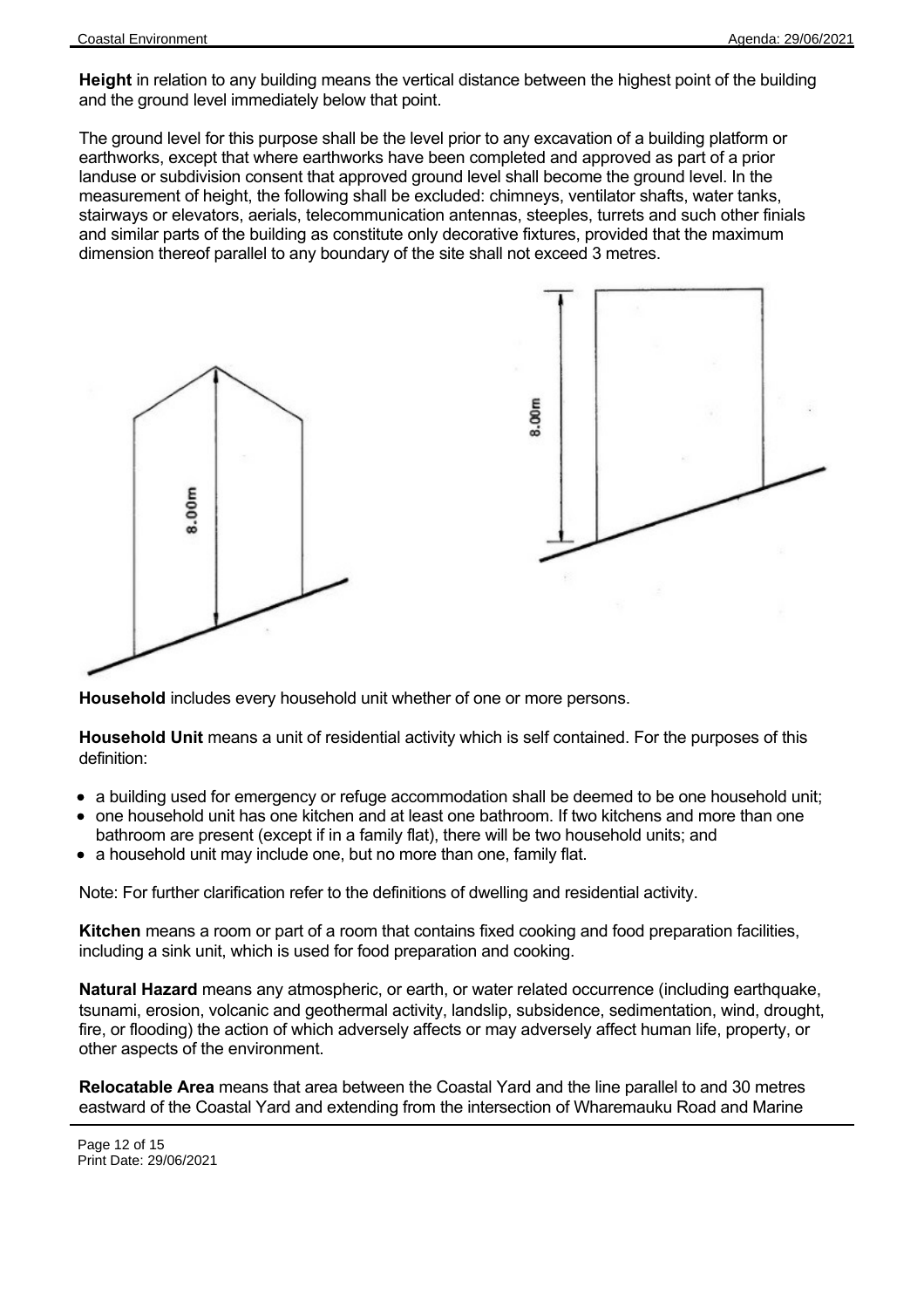Parade at Paraparaumu Beach to the southern boundary of the District, more particularly delineated on Paraparaumu Urban Zone Maps 11, 16, 21 and 26 and Paekākāriki Urban Zone Maps 1-3 and shown thereon as "30m Relocatable Area".

**Relocatable Building** means any building, generally of timber framing, but excludes any structures that have cast in situ concrete walls, concrete block walls, brick and stone walls (including brick veneer). Provided that such structures will be permitted if certified by a qualified structural engineer to be of a specific design which would enable at least the greater part of the building to be relocated if required.

**Residential Activity** means the use of premises for any domestic or related residential purpose by persons living in the premises alone or in family or non-family groups, including emergency and refuge accommodation (whether any person is subject to care, supervision or not), but does not include work from home, hotels, motels, camping grounds, motor camps or other premises where residential accommodation for six or more travellers is offered at a daily tariff or similarly specified time.

**Residential Building** is any building or part of a building used or intended to be used for residential purposes.

**Site** means an area of land capable of being disposed of separately.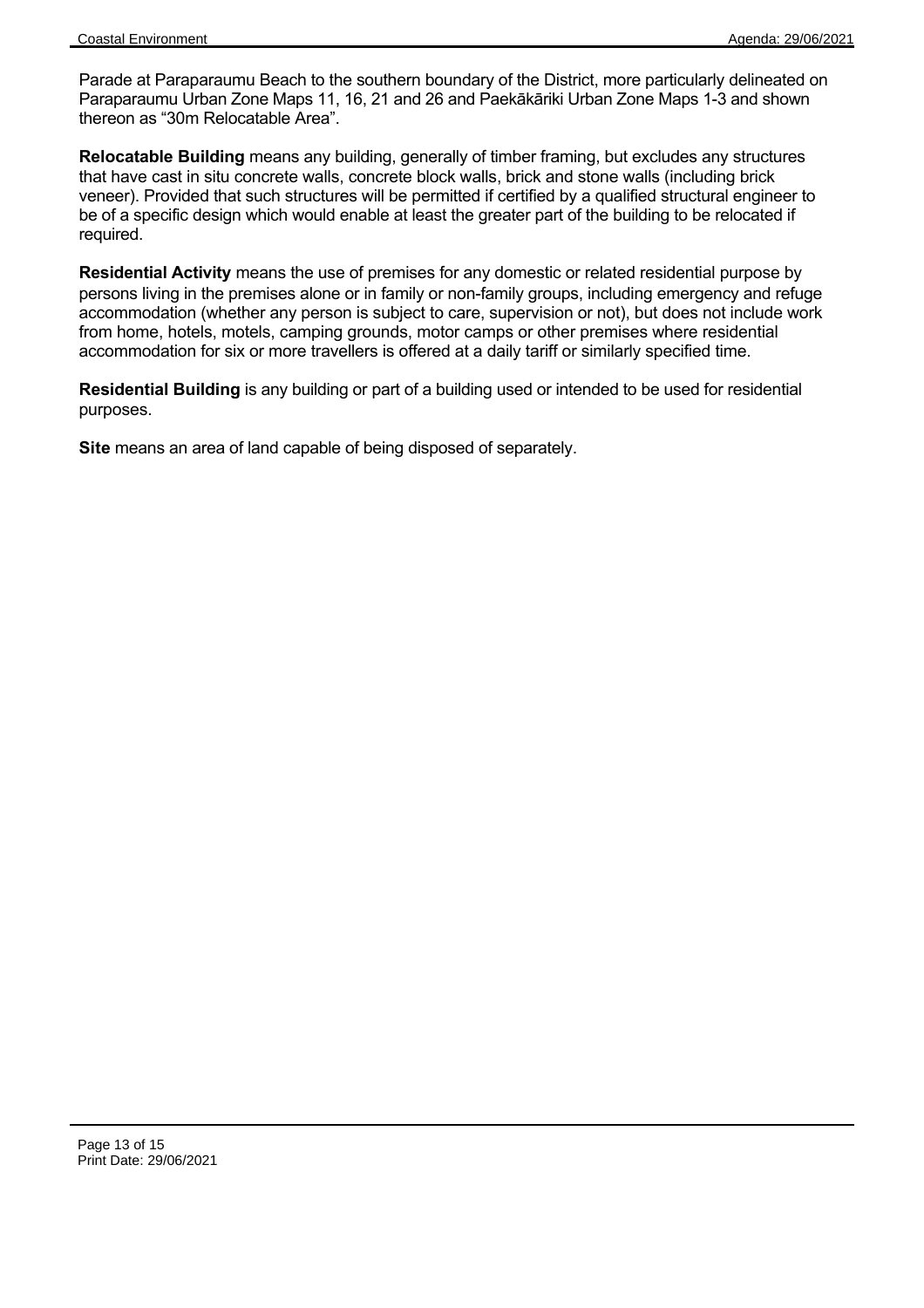**Subdivision** shall have the same meaning as in the Resource Management Act 1991 and includes boundary adjustments.

**Yard** means a part of a site which is required by this Plan to be unoccupied and unobstructed by buildings from the ground upwards, except as otherwise provided by this Plan.

- **Coastal Yard** means a yard between the seaward title boundary or the toe of the foredune, seaward edge of the vegetation line or foreshore protection works where these are within the title and a line parallel thereto extending across the full width of the site.
- **Front Yard** means a yard between the street line and a line parallel thereto and extending across the full width of the site.
- **Rear Yard** means a yard between the rear boundary of the site and a line extending parallel thereto extending across the full width of the site.
- **Side Yard** means a yard between a side boundary of the site and a line parallel thereto, extending:
- i. From the front yard to the rear yard.
- ii. If there is no front yard, from the front boundary of the site to the rear yard.
- iii. If there is no rear yard, from the front yard or boundary as the case may be to the rear boundary of the site.









# **Maps**

Page 14 of 15 Print Date: 29/06/2021